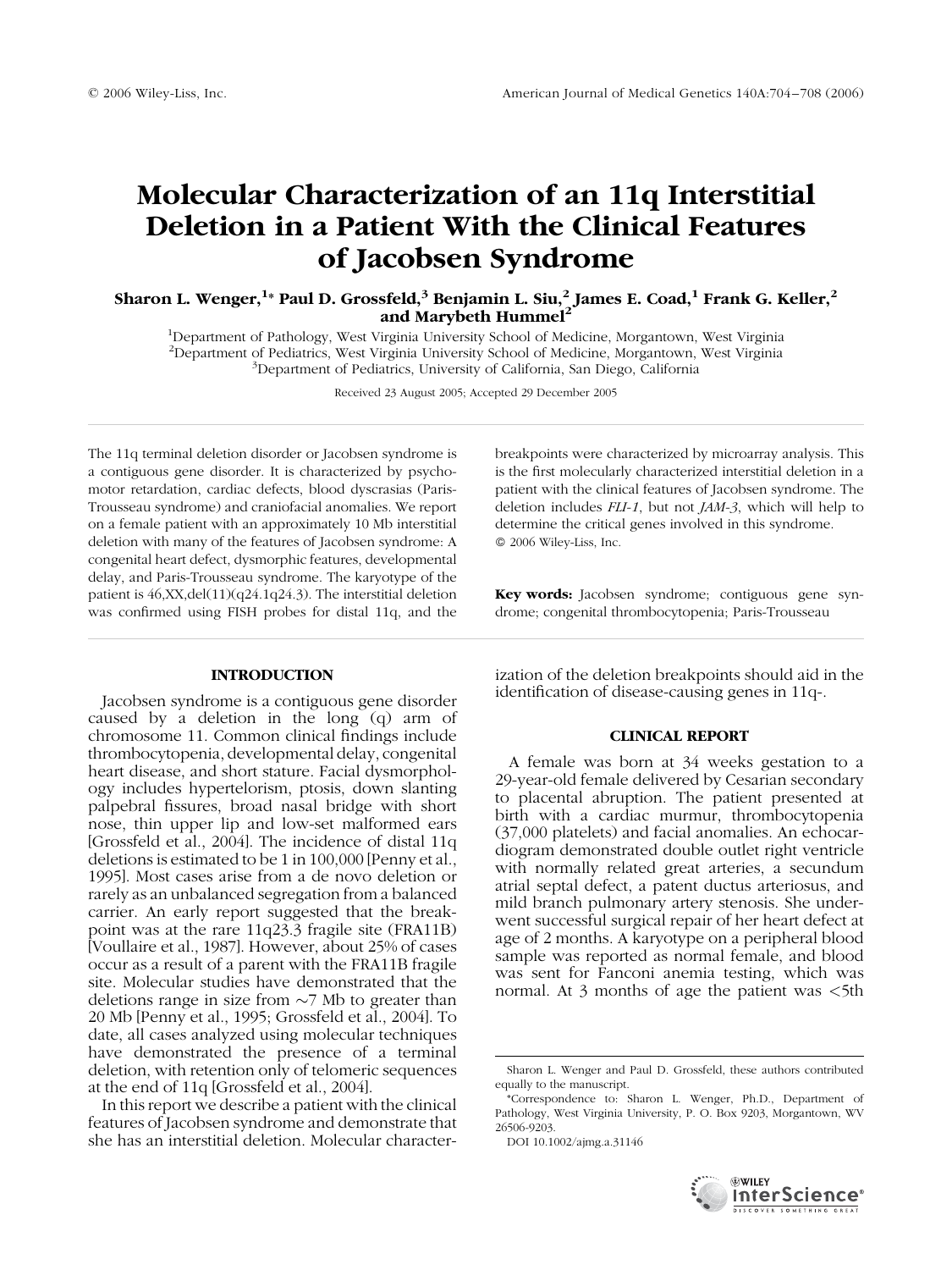### 11q INTERSTITIAL DELETION 705

centile for height and weight and showed some developmental delay. She also had persistent thrombocytopenia, with a platelet count of 55,000 at 3 months of age. The platelets appeared normal in the peripheral blood. She has a tendency to have excessive bleeding, although to date platelet function studies have not been performed. A bone marrow biopsy showed atypical megakaryocytes (Fig. 1), consistent with those observed in Paris-Trousseau syndrome. Upon reevaluation of the karyotype at this time, a small 11q deletion was identified. At 1 year of age the patient had surgery for exotropia and ptosis for both eyes. At 2 years of age she is developmentally at the 10–12 months level, just pulling to a stand and no expressive language. Dysmorphic facial features include down-slanted palpebral fissures, ptosis, hypertelorism with broad nasal bridge, low posterior ears, micrognathia, mildly flattened philtrum, flat occiput, and small mouth (Fig. 2).

# MATERIALS AND METHODS

Peripheral blood samples were processed using routine cytogenetic techniques and analyzed using G-banded chromosomes. Blood samples in the parents were cultured for 72 hr in 199 medium containing 5% dialyzed fetal bovine serum with the addition of 0.025 uM fluorodeoxyuridine during the last 24 hr of culture for fragile site induction. One hundred metaphase cells were evaluated for chromosome breakage.

The 11q subtelomere DNA probe (Vysis) was evaluated in metaphase cells using FISH techniques according to manufacturer's instructions. Human BAC clones spanning the distal 20 Mb region in 11q were used for FISH mapping as described previously [Grossfeld et al., 2004]. A genome-wide microarray analysis was performed by Spectral Genomics (Houston, TX).

# **RESULTS**

### Cytogenetic and Molecular Analysis

Chromosome analysis on the patient identified an 11q deletion (Fig. 3), which was determined by cytogenetics, FISH probes and microarray results to be  $46, XX, del(11)(q24.1q24.3)$ . FISH analysis using subtelomeric probes in distal 11q confirmed the interstitial deletion (Fig. 4, Table I). Parental karyotypes were normal and neither parent had a fragile site at 11q23.

To further delineate the boundaries of the deletion, a genome-wide microarray analysis was performed on the patient's genomic DNA (Spectral Genomics). The proximal breakpoint boundary was determined to be between BAC clones 344F5 and 164B14, (corresponding to positions 120.9 and 121.5), and the distal breakpoint boundaries between BAC clones 354O3 and 26N8 (corresponding to positions 129.7 and 130.6) (Table II). Thus, the deletion spans an approximately 9.7 Mb region.

# DISCUSSION

Jacobsen syndrome is a rare cytogenetic disorder that has a well-characterized phenotype. The deletions are variable in size, ranging from as small as  $\sim$ 7 Mb to greater than 20 Mb [Penny et al., 1995].



FIG. 1. Hematoxylin and eosin stain of the bone marrow aspirate showing (a) a normal megakaryocyte, and (b) a cluster of atypical megakaryocytes.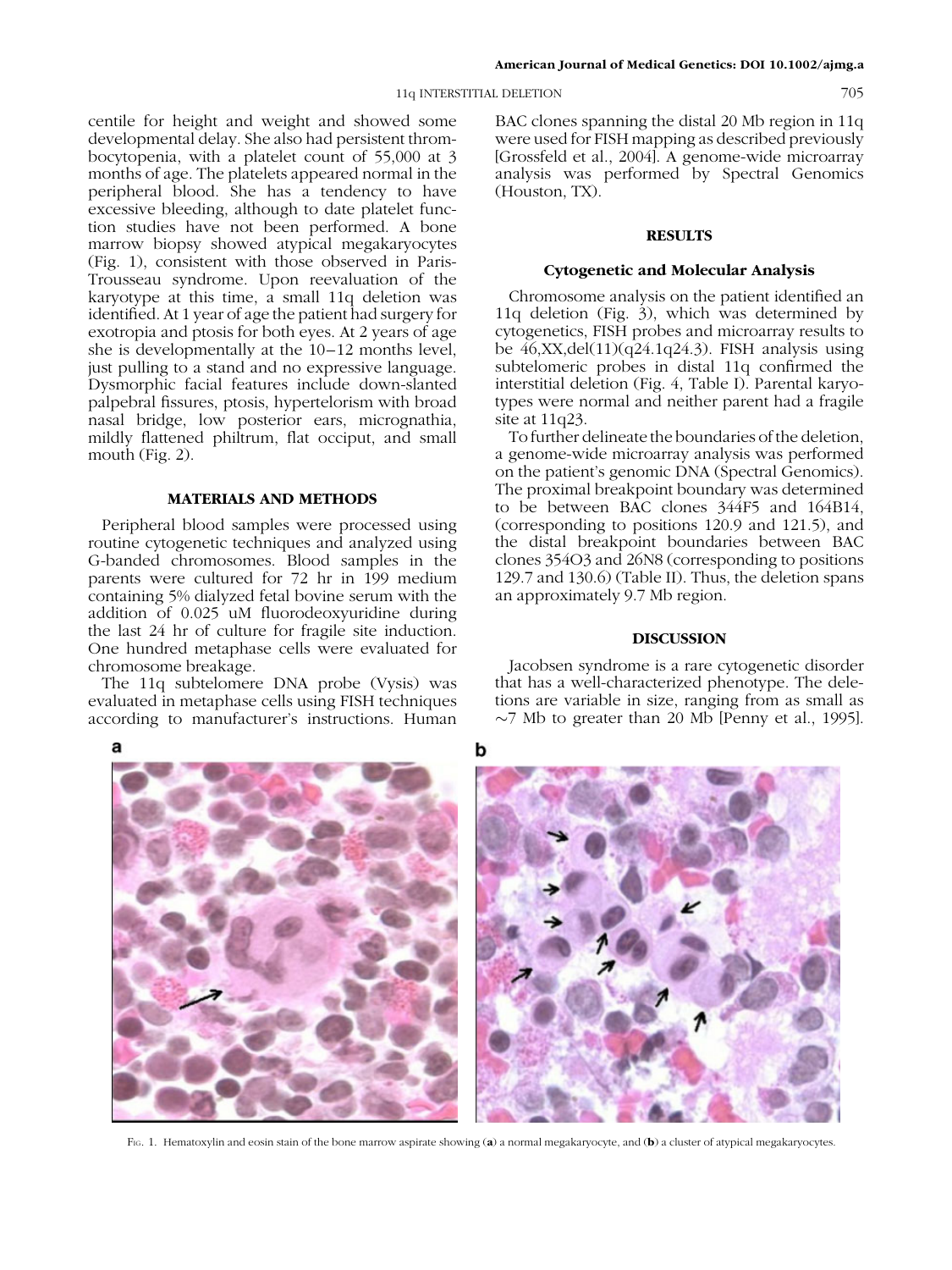706 WENGER ET AL.



F<sub>IG</sub>. 2. Facial dysmorphology of patient at 2 years of age showing hypertelorism, flat bridge of the nose, down-slanted palpebral fissures, ptosis, flattened philtrum and small mouth.

Previous studies have demonstrated that the deletion breakpoints cluster around CCG repeat sequences. About one fourth of the patients have the largest size deletion, whose breakpoint is at the FRA11B fragile site. Jones and colleagues [1995, 2000] have demonstrated that this deletion arises as a result of a fragile site caused by CCG repeat expansion. The remaining smaller deletions are not associated with a fragile site [Grossfeld et al., 2004], and thus are likely to arise from a different mechanism.

Prior to the current report, all previous patients with Jacobsen syndrome who have been characterized by molecular techniques did not demonstrate the presence of an interstitial deletion, and were consistent with a terminal deletion. One case with an interstitial deletion 11q23.3q24.2 by karyotype analysis alone was due to recombination of an inherited



FIG. 3. Partial karyotypes of chromosome 11 demonstrating the interstitial deletion. The abnormal chromosome is on the right in each pair.

intrachromosomal insertion. The patient had facial manifestations similar to that seen in Jacobsen syndrome, although he had no heart defect and there was no mention of thrombocytopenia [Forsythe et al., 1988]. Several other patients with interstitial deletions in 11q whose distal breakpoint was reported by karyotype to be in 11q23.3 were determined, by FISH, not to overlap the Jacobsen syndrome region [Grossfeld, unpublished results]. Although one report described a patient with Jacobsen syndrome with a possible interstitial deletion, telomeric rather than a subtelomeric probe was used to map the deletion [Pivnick et al., 1996]. Previous studies have demonstrated that all ''terminal'' deletions contain telomeric sequences, which are essential for stable replication and transmission of the deleted chromosome [Jones et al., 1994]. Thus, that patient was likely to have a terminal deletion. In the present study, we used subtelomeric probes that demonstrated unequivocally the presence of an interstitial deletion, which was confirmed subsequently by microarray analysis.

The identification of an interstitial deletion in a patient with 11q- is important to be able to further localize disease-causing genes in this region. The clinical phenotype in 11q- is variable. For some phenotypes, such as developmental delay, previous studies have demonstrated a strong correlation between deletion size and severity of phenotype. However, for other phenotypes, such as congenital heart disease, the genotype/phenotype relationship is less clear.

Over half of 11q- patients have a congenital heart defect. One-third of these patients have so-called ''flow'' defects, which include left-sided obstructive lesions and isolated ventricular septal defects. The other two-thirds of patients described have a wide spectrum of defects, including double outlet right ventricle that our patient has. One possibility is that there is a single gene responsible for all of the congenital heart defects in 11q-. A second possibility is that there is more than one causative gene, and that each gene may contribute to a subset of the spectrum of heart defects that occur in 11q-.

Phillips et al. [2002] used molecular techniques to define a 7 Mb ''critical'' region for at least a subset of cardiac defects in 11q, based on mapping three patients with heart defects: Two with hypoplastic left heart syndrome and one with an isolated ventricular septal defect. Grossfeld et al. [2004] identified the same cardiac "critical region" by mapping 35 11qpatients with heart defects. Phillips et al. [2002] proposed JAM-3, a cardiac junction adhesion molecule located in the cardiac critical region, to be a candidate gene for causing heart defects in 11q-. The distal breakpoint of our patient's deletion was at least 1.4 Mb centromeric to JAM-3. There are at least three possible explanations for this observation. First, the region deleted in these patients shares a region of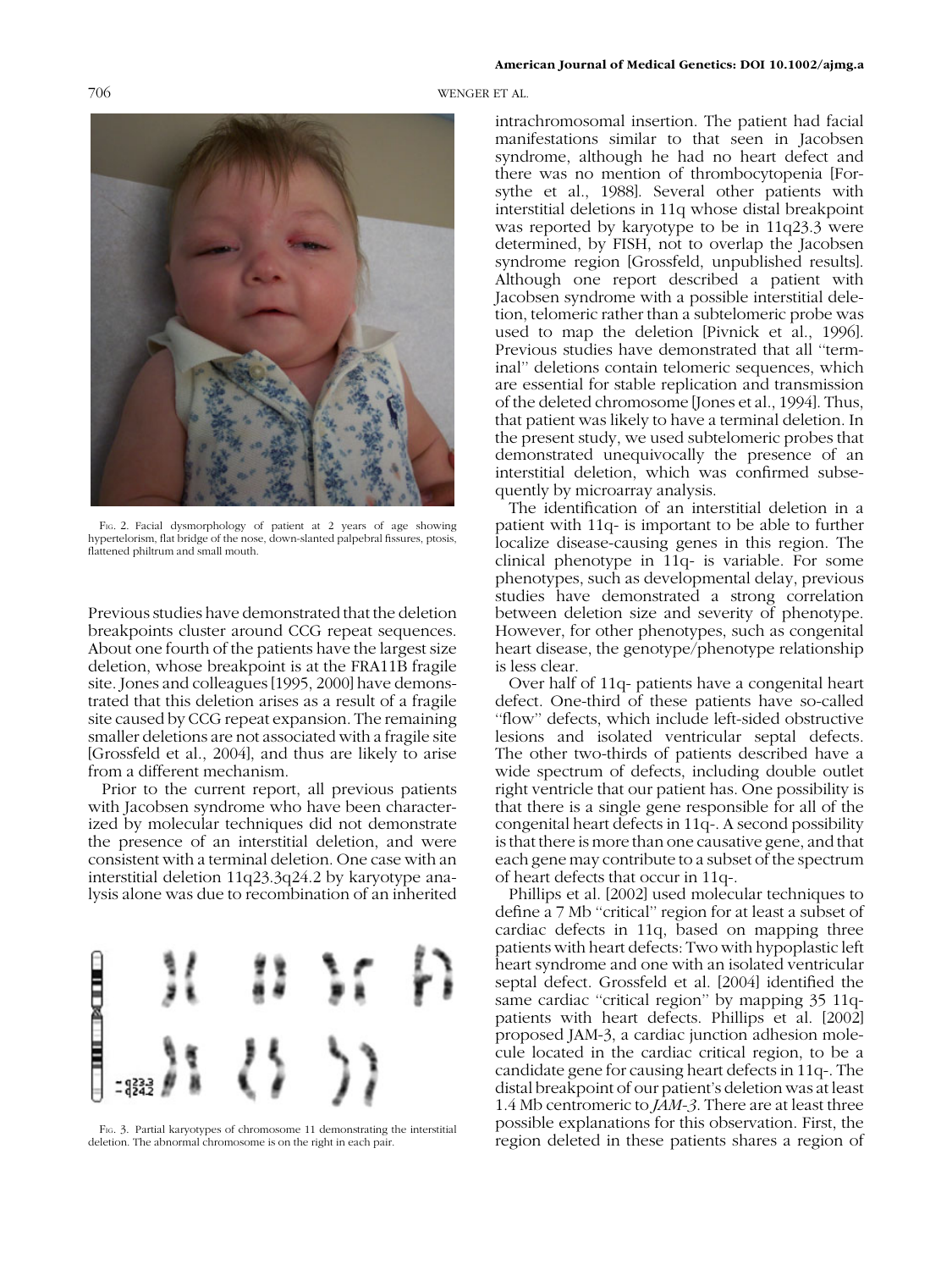# 11q INTERSTITIAL DELETION 707







FIG. 4. (a) FISH probe F0751 (D11S1351) absent on one chromosome, (b) FISH probe 217L21 present on both chromosomes near the telomere, (c) FISH probe for 11q subtelomere present on both chromosomes.

overlap with the previously defined cardiac critical region that is  $\sim$ 6 Mb, containing  $\sim$ 25 known genes. Thus, a causative gene (or genes) may be within this region, which would exclude JAM-3. An alternative

| TABLE I. FISH Mapping Results |  |  |  |
|-------------------------------|--|--|--|
|-------------------------------|--|--|--|

| Clone           | Map Position (Mb) | Result   |
|-----------------|-------------------|----------|
| 133H4(D11S577)  | 119.0             | Retained |
| F0751(D11S1351) | 127.2             | Deleted  |
| FLI-1           | 127.7             | Deleted  |
| 217L21          | 130.3             | Retained |

model would invoke more than one causative gene for heart defects in 11q-. In the present patient, a causative gene (or genes) would be more centromerically located, and responsible for causing conotruncal heart defects such as double outlet right ventricle. A more distally located gene, which would include JAM-3, could cause the flow defects including ventricular septal defects and left-sided obstructive lesions. Thirdly, the deletion could affect the expression of JAM-3, even though the coding region of the gene was not deleted. Future studies involving gene-targeted knockouts